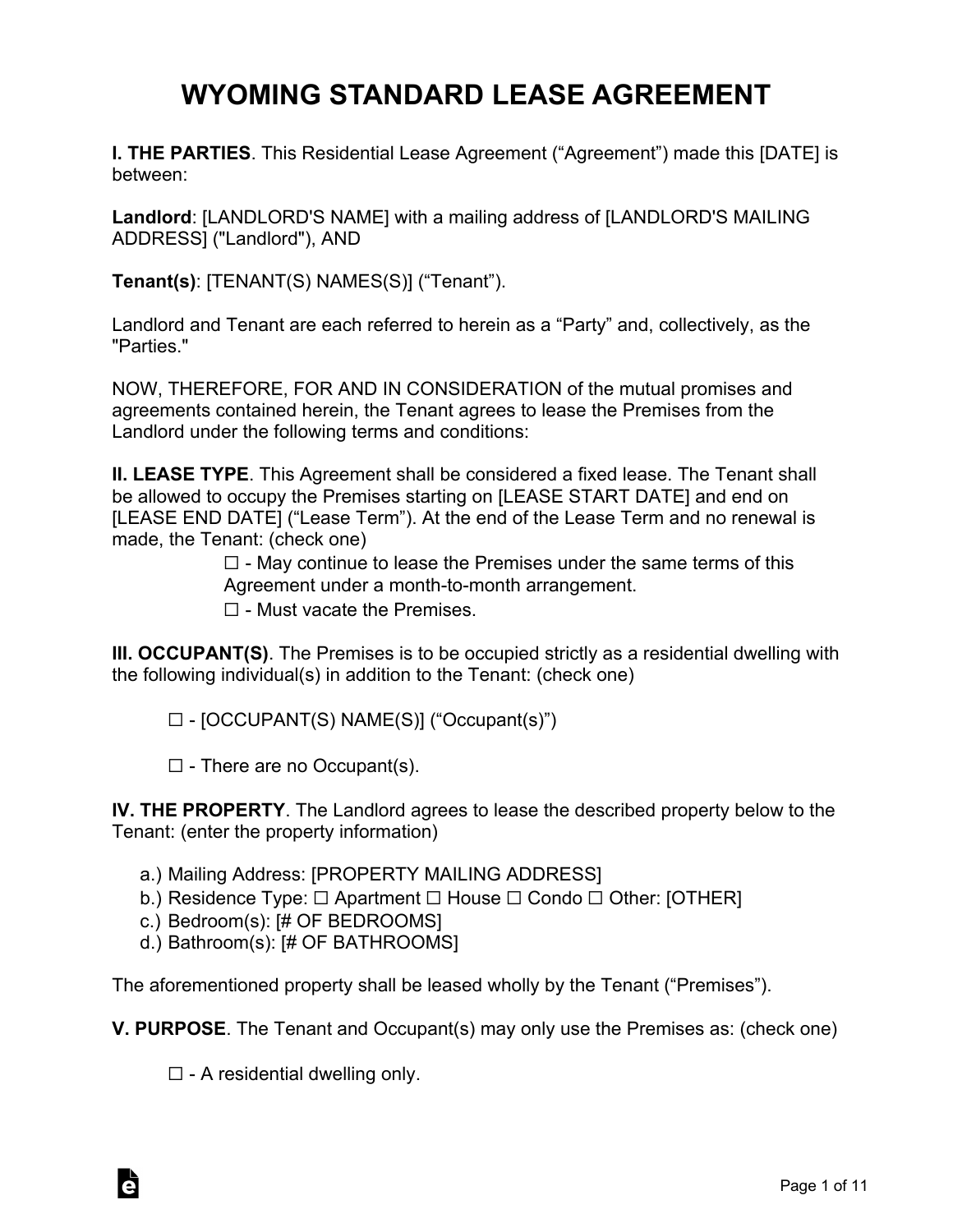☐ - A residential dwelling and: [OTHER USES FOR THE PREMISES]

# **VI. FURNISHINGS**. The Premises is: (check one)

☐ - To be furnished with the following items: [ENTER FURNISHINGS]

 $\Box$  - Not furnished.

#### **VII. APPLIANCES**. The Landlord shall: (check one)

☐ - Provide the following appliances: [ENTER APPLIANCES]

 $\Box$  - Not provide any appliances.

**VIII. RENT**. The Tenant shall pay the Landlord, in equal monthly installments, \$[MONTHLY RENT] ("Rent"). The Rent shall be due on the [#] of every month ("Due Date") and paid under the following instructions: [RENT PAYMENT INSTRUCTIONS]

**IX. NON-SUFFICIENT FUNDS (NSF CHECKS)**. If the Tenant pays the Rent with a check that is not honored due to insufficient funds (NSF): (check one)

☐ - There shall be a fee of \$[NSF FEE] per incident.

 $\Box$  - There shall be no fee.

**X. LATE FEE**. If Rent is not paid on the Due Date: (check one)

 $\Box$  - There shall be a penalty of \$[LATE FEE] due as  $\Box$  One (1) Time Payment  $\Box$ Every Day Rent is Late. Rent is considered late when it has not been paid within [#] day(s) after the Due Date.

 $\Box$  - There shall be No Late Fee if Rent is late.

**XI. FIRST (1ST) MONTH'S RENT**. The Tenant is required to pay the first (1st) month's rent: (check one)

 $\Box$  - Upon the execution of this Agreement.

 $\Box$  - Upon the first (1<sup>st</sup>) day of the Lease Term.

# **XII. PRE-PAYMENT**. The Tenant shall: (check one)

☐ - Pre-Pay Rent in the amount of \$[PRE-PAY RENT AMOUNT] for the term starting on [START DATE] and ending on [END DATE]. The Pre-Payment of Rent shall be due upon the execution of this Agreement.

 $\Box$  - Not be required to Pre-Pay Rent.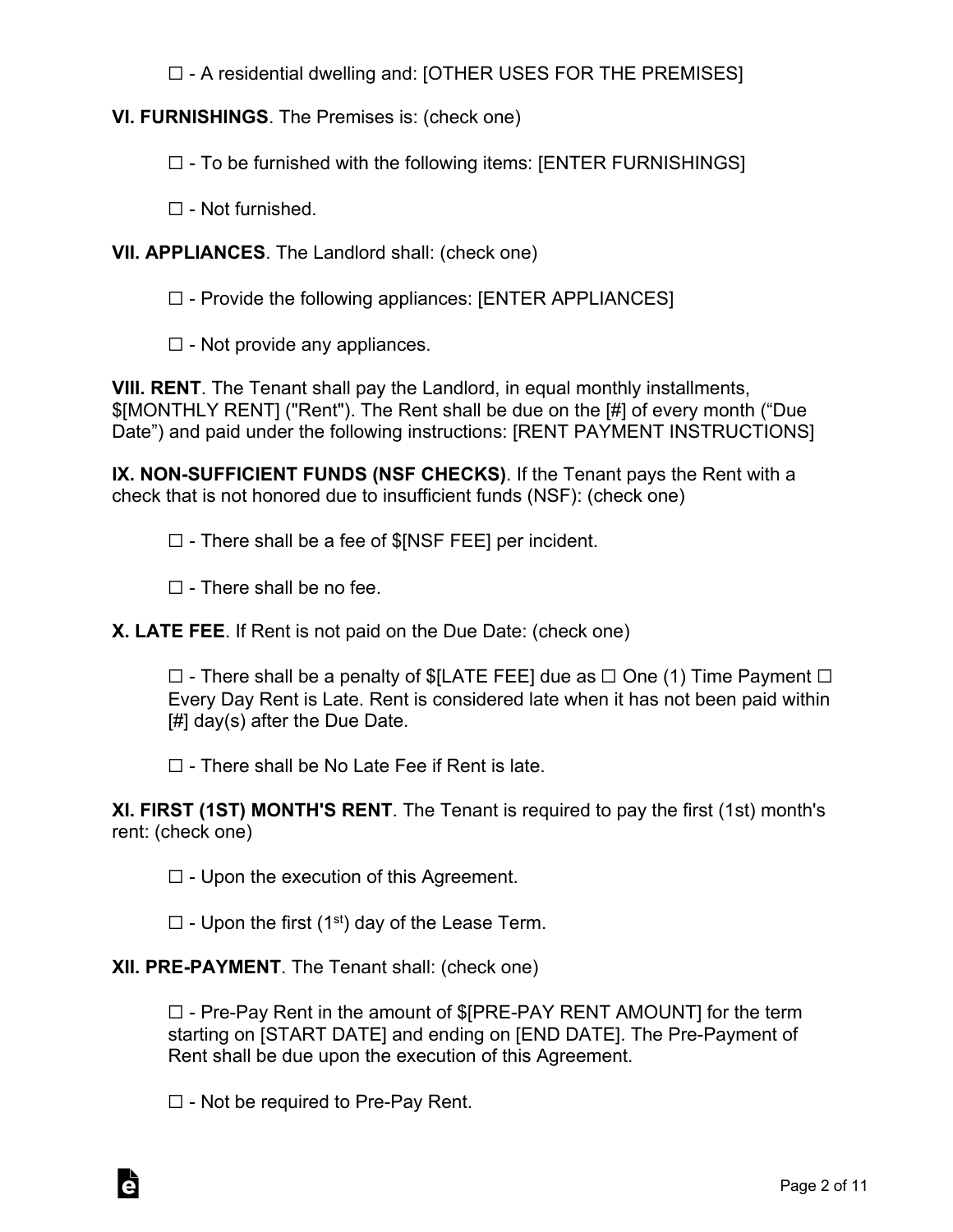# **XIII. PRORATION PERIOD**. The Tenant: (check one)

 $\Box$  - Shall take possession of the Premises before the start of the Lease Term on [START DATE] and agrees to pay \$[PRORATION AMOUNT] for the proration period. The proration rate is calculated by the monthly Rent on a daily basis which shall be paid by the Tenant upon the execution of this Agreement.

 $\Box$  - Shall not be taking possession of the Premises before the Lease Term.

#### **XIV. SECURITY DEPOSIT**. As part of this Agreement: (check one)

 $\Box$  - The Landlord requires a payment in the amount of \$[SECURITY DEPOSIT AMOUNT] ("Security Deposit") for the faithful performance of the Tenant under the terms and conditions of this Agreement. Payment of the Security Deposit is required by the Tenant upon the execution of this Agreement. The Security Deposit shall be returned to the Tenant within [#] days after the end of the Lease Term less any itemized deductions. This Security Deposit shall not be credited towards any Rent unless the Landlord gives their written consent.

 $\Box$  - The Landlord does not require a Security Deposit as part of this Agreement.

**XV. MOVE-IN INSPECTION**. Before, at the time of the Tenant accepting possession, or shortly thereafter, the Landlord and Tenant: (check one)

 $\Box$  - Agree to inspect the Premises and write any present damages or needed repairs on a move-in checklist.

 $\Box$  - Shall not inspect the Premises or complete a move-in checklist.

**XVI. PARKING**. The Landlord: (check one)

 $\Box$  - Shall provide [#] parking space(s) to the Tenant for a fee of \$[PARKING FEE] to be paid  $□$  at the execution of this Agreement  $□$  on a monthly basis in addition to the rent. The parking space(s) are described as: [DESCRIBE PARKING SPACES]

 $\Box$  - Shall NOT provide parking.

À

**XVII. SALE OF PROPERTY**. If the Premises is sold, the Tenant is to be notified of the new Owner, and if there is a new Manager, their contact details for repairs and maintenance shall be forwarded. If the Premises is conveyed to another party, the new owner: (check one)

 $\Box$  - Has the right to terminate this Agreement by providing  $H$  days' notice to the Tenant.

 $\Box$  - Does not have the right to terminate this Agreement.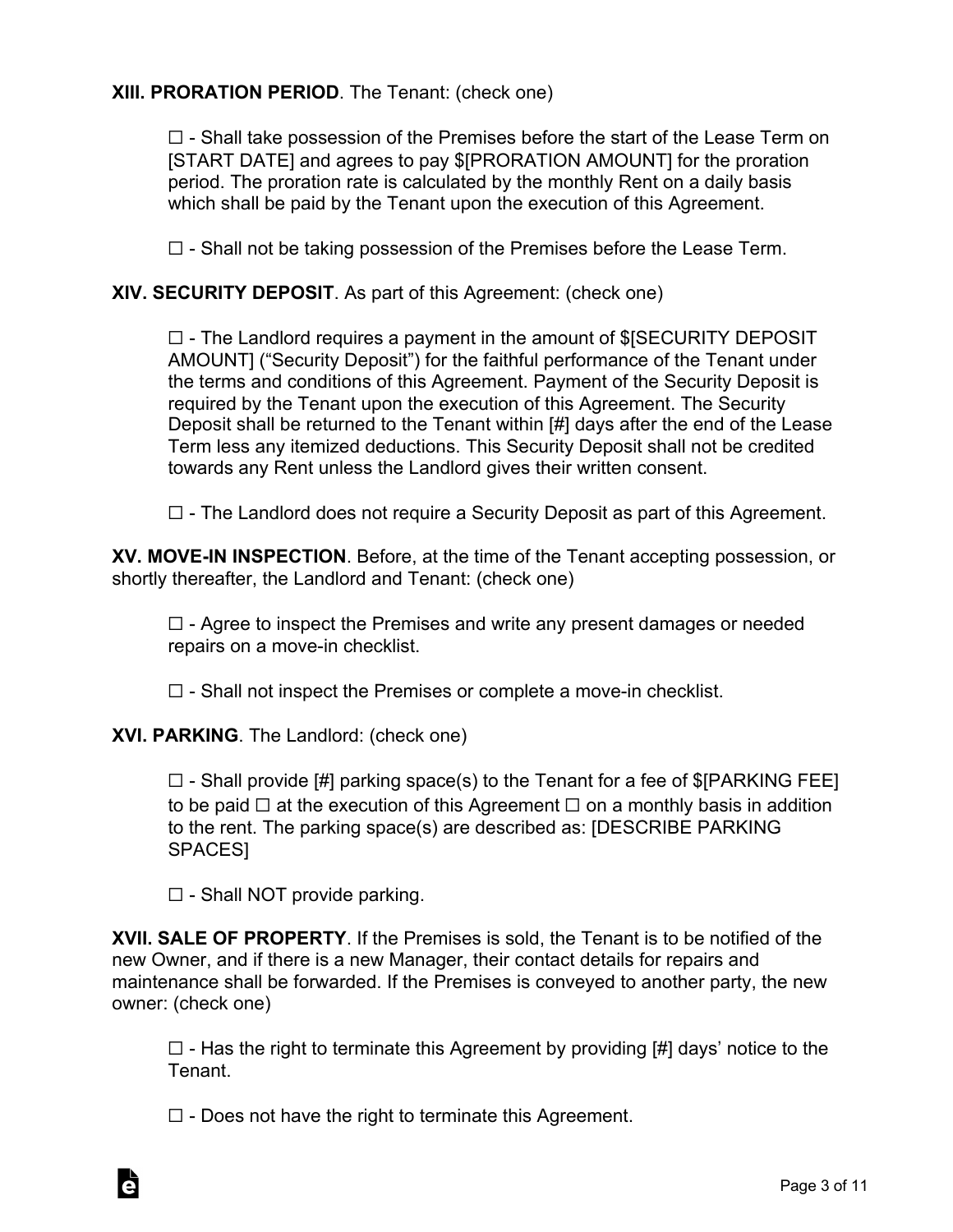**XVIII. UTILITIES**. The Landlord shall provide the following utilities and services to the Tenant: [LANDLORD PROVIDES THE FOLLOWING UTILITIES]

Any other utilities or services not mentioned will be the responsibility of the Tenant.

**XIX. EARLY TERMINATION**. The Tenant: (check one)

 $\Box$  - Shall have the right to terminate this Agreement at any time by providing at least [#] days' written notice to the Landlord along with an early termination fee of \$[EARLY TERMINATION FEE] (US Dollars). During the notice period for termination the Tenant will remain responsible for the payment of rent.

 $\Box$  - Shall not have the right to terminate this Agreement.

**XX. SMOKING POLICY**. Smoking on the Premises is: (check one)

 $\Box$  - Permitted ONLY in the following areas: [ENTER SMOKING AREAS]

☐ - Prohibited on the Premises and Common Areas.

**XXI. PETS**. The Tenant: (check one)

 $\Box$  - Shall have the right to have  $\Box$  pet(s) on the Premises consisting of [TYPES] OF PETS] that are not to weigh over [# OF POUNDS] pounds. For the right to have pet(s) on the Premises the Landlord shall charge a fee of \$[PET FEE] that is  $\Box$  non-refundable  $\Box$  refundable unless there are damages related to the pet. The Tenant is responsible for all damage that any pet causes, regardless of ownership of said pet and agrees to restore the Premises to its original condition at their expense.

 $\Box$  - Shall not have the right to have pets on the Premises or in the common areas.

**XXII. WATERBEDS**. The Tenant: (check one)

 $\Box$  - Shall have the right to use a waterbed on the Premises.

 $\Box$  - Shall not have the right to use a waterbed on the Premises.

**XXIII. NOTICES**. Any notice to be sent by the Landlord or the Tenant to each other shall use the following addresses:

**Landlord's / Agent's Address**: [LANDLORD/AGENT ADDRESS]

**Tenant's Mailing Address**: (check one)

 $\Box$  - The Premises.

À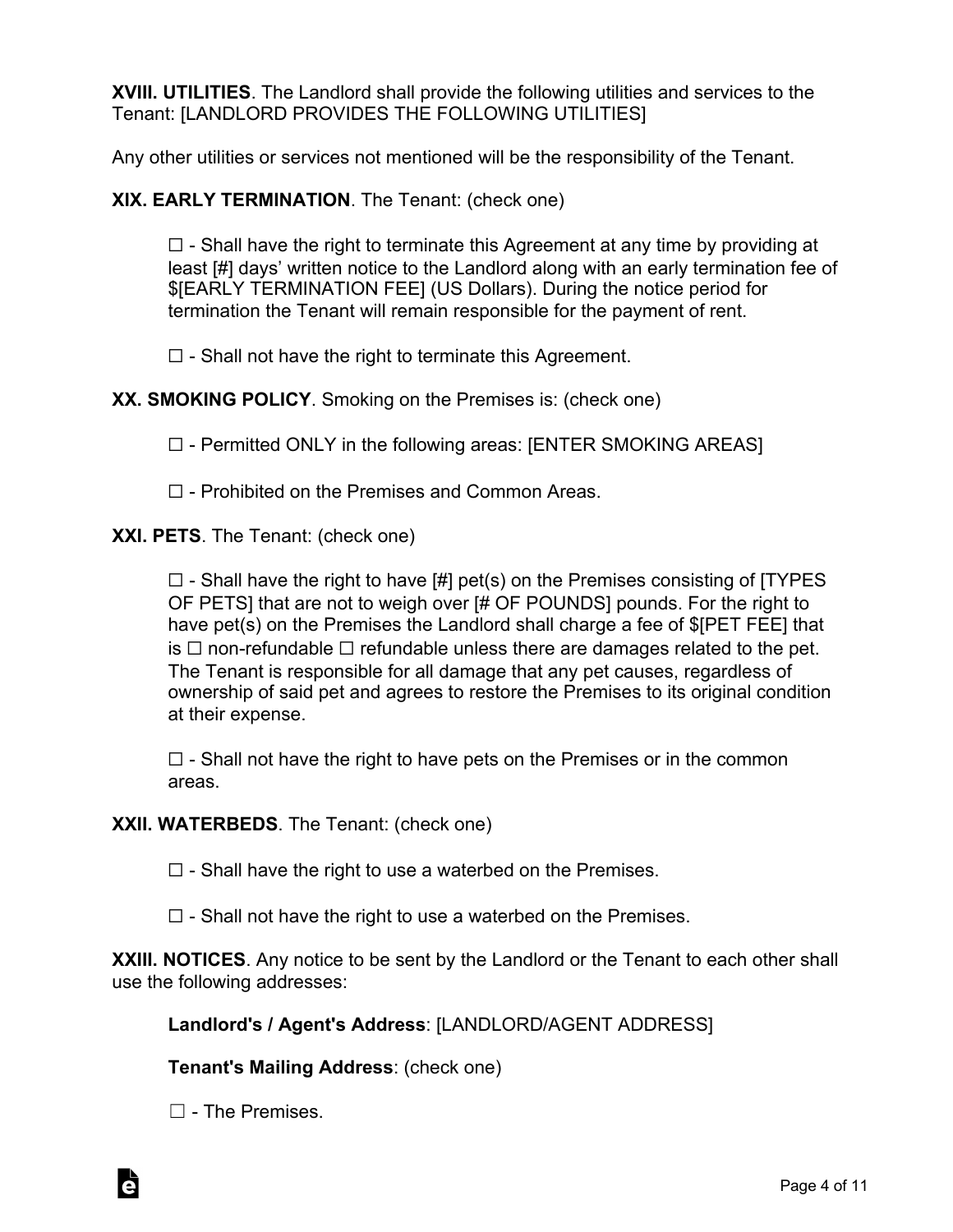# ☐ - Other. [TENANT'S ADDRESS FOR NOTICES]

#### **XXIV. AGENT/MANAGER**. (check one)

à

 $\Box$  - The Landlord does have a manager on the Premises that can be contacted for any maintenance or repair at:

Name: [MANAGER'S/AGENT'S NAME]

Telephone: [TELEPHONE NUMBER] E-Mail: [E-MAIL ADDRESS]

 $\Box$  - The Landlord does not have a manager on the Premises although the Landlord can be contacted for any maintenance or repair at:

Telephone: [TELEPHONE NUMBER] E-Mail: [E-MAIL ADDRESS]

**XXV. POSSESSION**. Tenant has examined the condition of the Premises and by taking possession acknowledges that they have accepted the Premises in good order and in its current condition except as herein otherwise stated. Failure of the Landlord to deliver possession of the Premises at the start of the Lease Term to the Tenant shall terminate this Agreement at the option of the Tenant. Furthermore, under such failure to deliver possession by the Landlord, and if the Tenant cancels this Agreement, the Security Deposit (if any) shall be returned to the Tenant along with any other pre-paid rent, fees, including if the Tenant paid a fee during the application process before the execution of this Agreement.

**XXVI. ACCESS**. Upon the beginning of the Proration Period or the start of the Lease Term, whichever is earlier, the Landlord agrees to give access to the Tenant in the form of keys, fobs, cards, or any type of keyless security entry as needed to enter the common areas and the Premises. Duplicate copies of the access provided may only be authorized under the consent of the Landlord and, if any replacements are needed, the Landlord may provide them for a fee. At the end of this Agreement all access provided to the Tenant shall be returned to the Landlord or a fee will be charged to the Tenant or the fee will be subtracted from the Security Deposit.

**XXVII. SUBLETTING**. The Tenant shall not be able to sublet the Premises without the written consent from the Landlord. The consent by the Landlord to one subtenant shall not be deemed to be consent to any subsequent subtenant.

**XXVIII. ABANDONMENT**. If the Tenant vacates or abandons the Premises for a timeperiod that is the minimum set by State law or seven (7) days, whichever is less, the Landlord shall have the right to terminate this Agreement immediately and remove all belongings including any personal property off of the Premises. If the Tenant vacates or abandons the Premises, the Landlord shall immediately have the right to terminate this Agreement.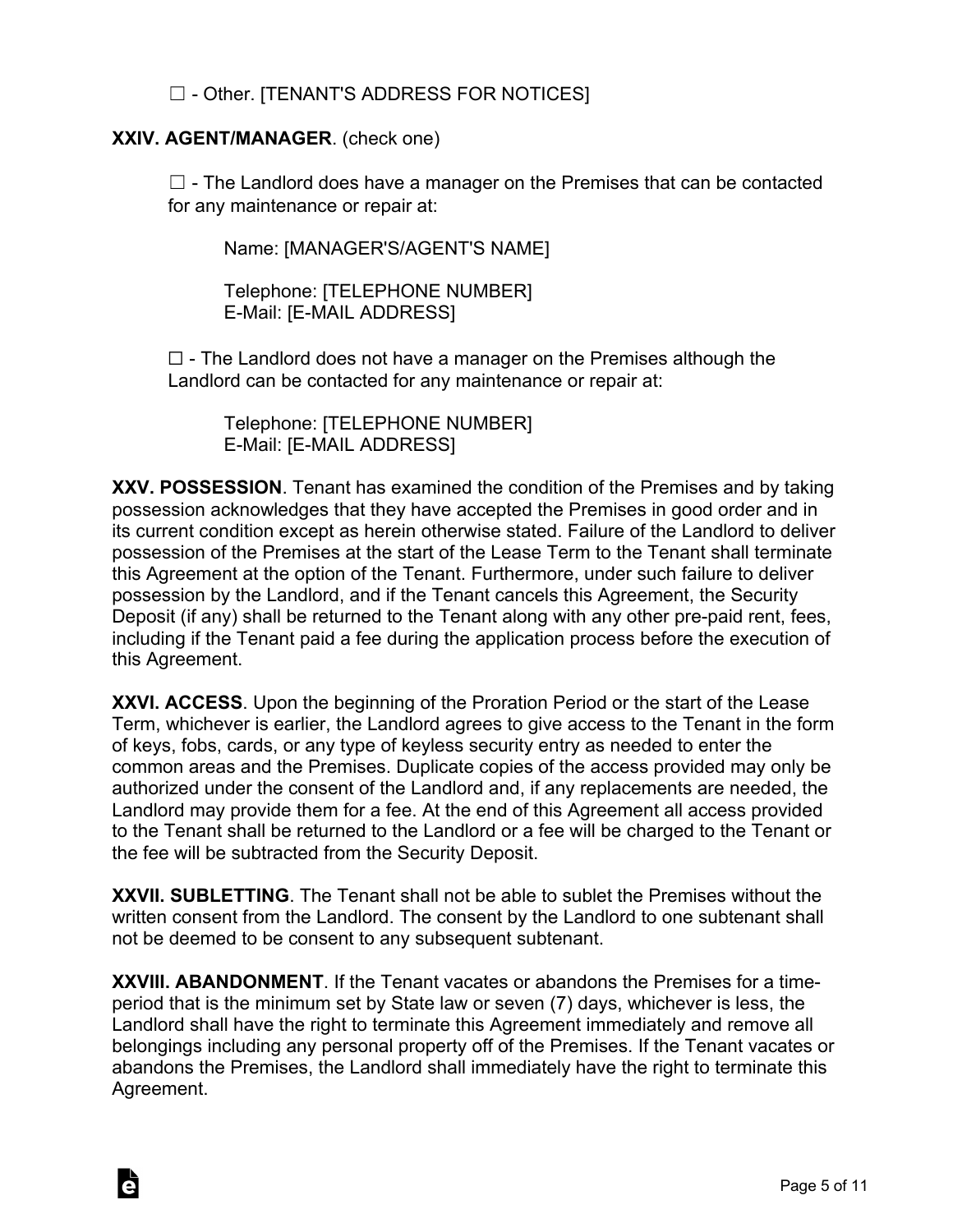**XXIX. ASSIGNMENT**. Tenant shall not assign this Lease without the prior written consent of the Landlord. The consent by the Landlord to one assignment shall not be deemed to be consent to any subsequent assignment.

**XXX. RIGHT OF ENTRY**. The Landlord shall have the right to enter the Premises during normal working hours by providing at least twenty-four (24) hours notice in order for inspection, make necessary repairs, alterations or improvements, to supply services as agreed or for any reasonable purpose. The Landlord may exhibit the Premises to prospective purchasers, mortgagees, or lessees upon reasonable notice.

**XXXI. MAINTENANCE, REPAIRS, OR ALTERATIONS**. The Tenant shall, at their own expense and at all times, maintain premises in a clean and sanitary manner, and shall surrender the same at termination hereof, in as good condition as received, normal wear and tear excepted. The Tenant may not make any alterations to the leased premises without the consent in writing of the Landlord. The Landlord shall be responsible for repairs to the interior and exterior of the building. If the Premises includes a washer, dryer, freezer, dehumidifier unit and/or air conditioning unit, the Landlord makes no warranty as to the repair or replacement of units if one or all shall fail to operate. The Landlord will place fresh batteries in all battery-operated smoke detectors when the Tenant moves into the premises. After the initial placement of the fresh batteries it is the responsibility of the Tenant to replace batteries when needed. A monthly "cursory" inspection may be required for all fire extinguishers to make sure they are fully charged.

**XXXII. NOISE/WASTE**. The Tenant agrees not to commit waste on the premises, maintain, or permit to be maintained, a nuisance thereon, or use, or permit the premises to be used, in an unlawful manner. The Tenant further agrees to abide by any and all local, county, and State noise ordinances.

**XXXIII. GUESTS**. There shall be no other persons living on the Premises other than the Tenant and any Occupant(s). Guests of the Tenant are allowed for periods not lasting for more than 48 hours unless otherwise approved by the Landlord in writing.

**XXXIV. COMPLIANCE WITH LAW**. The Tenant agrees that during the term of the Agreement, to promptly comply with any present and future laws, ordinances, orders, rules, regulations, and requirements of the Federal, State, County, City, and Municipal government or any of their departments, bureaus, boards, commissions and officials thereof with respect to the premises, or the use or occupancy thereof, whether said compliance shall be ordered or directed to or against the Tenant, the Landlord, or both.

**XXXV. DEFAULT**. If the Tenant fails to comply with any of the financial or material provisions of this Agreement, or of any present rules and regulations or any that may be hereafter prescribed by the Landlord, or materially fails to comply with any duties imposed on the Tenant by statute or State laws, within the time period after delivery of written notice by the Landlord specifying the non-compliance and indicating the intention of the Landlord to terminate the Agreement by reason thereof, the Landlord may terminate this Agreement. If the Tenant fails to pay rent when due and the default continues for the time-period specified in the written notice thereafter, the Landlord may, at their option, declare the entire balance (compiling all months applicable to this

À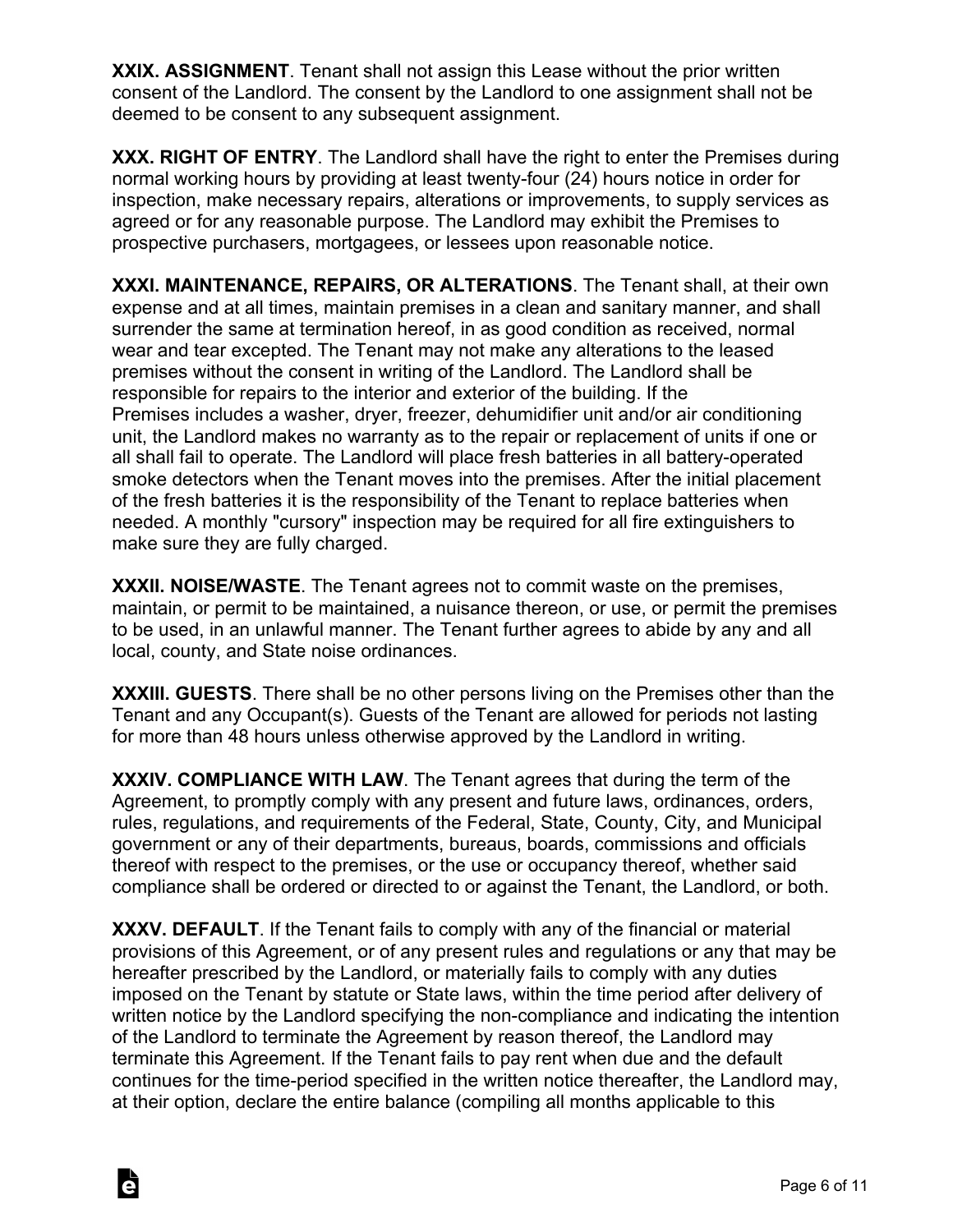Agreement) of rent payable hereunder to be immediately due and payable and may exercise any and all rights and remedies available to the Landlord at law or in equity and may immediately terminate this Agreement.

The Tenant will be in default if: (a) Tenant does not pay rent or other amounts that are owed; (b) Tenant, their guests, or the Occupant(s) violate this Agreement, rules, or fire, safety, health, or criminal laws, regardless of whether arrest or conviction occurs; (c) Tenant abandons the Premises; (d) Tenant gives incorrect or false information in the rental application; (e) Tenant, or any Occupant(s) is arrested, convicted, or given deferred adjudication for a criminal offense involving actual or potential physical harm to a person, or involving possession, manufacture, or delivery of a controlled substance, marijuana, or drug paraphernalia under state statute; (f) any illegal drugs or paraphernalia are found in the Premises or on the person of the Tenant, guests, or Occupant(s) while on the Premises and/or; (g) as otherwise allowed by law.

**XXXVI. MULTIPLE TENANT OR OCCUPANT(S)**. Each individual that is considered a Tenant is jointly and individually liable for all of this Agreement's obligations, including but not limited to rent monies. If any Tenant, guest, or Occupant(s) violates this Agreement, the Tenant is considered to have violated this Agreement. Landlord's requests and notices to the Tenant or any of the Occupant(s) of legal age constitutes notice to the Tenant. Notices and requests from the Tenant or any one of the Occupant(s) (including repair requests and entry permissions) constitutes notice from the Tenant. In eviction suits, the Tenant is considered the agent of the Premise for the service of process.

**XXXVII. DISPUTES**. If a dispute arises during or after the term of this Agreement between the Landlord and Tenant, they shall agree to hold negotiations amongst themselves, in "good faith", before any litigation.

**XXXVIII. SEVERABILITY**. If any provision of this Agreement or the application thereof shall, for any reason and to any extent, be invalid or unenforceable, neither the remainder of this Agreement nor the application of the provision to other persons, entities or circumstances shall be affected thereby, but instead shall be enforced to the maximum extent permitted by law.

**XXXIX. SURRENDER OF PREMISES**. The Tenant has surrendered the Premises when (a) the move-out date has passed and no one is living in the Premise within the Landlord's reasonable judgment; or (b) Access to the Premise have been turned in to Landlord – whichever comes first. Upon the expiration of the term hereof, the Tenant shall surrender the Premise in better or equal condition as it were at the commencement of this Agreement, reasonable use, wear and tear thereof, and damages by the elements excepted.

**XL. RETALIATION**. The Landlord is prohibited from making any type of retaliatory acts against the Tenant including but not limited to restricting access to the Premises, decreasing or cancelling services or utilities, failure to repair appliances or fixtures, or any other type of act that could be considered unjustified.

Ġ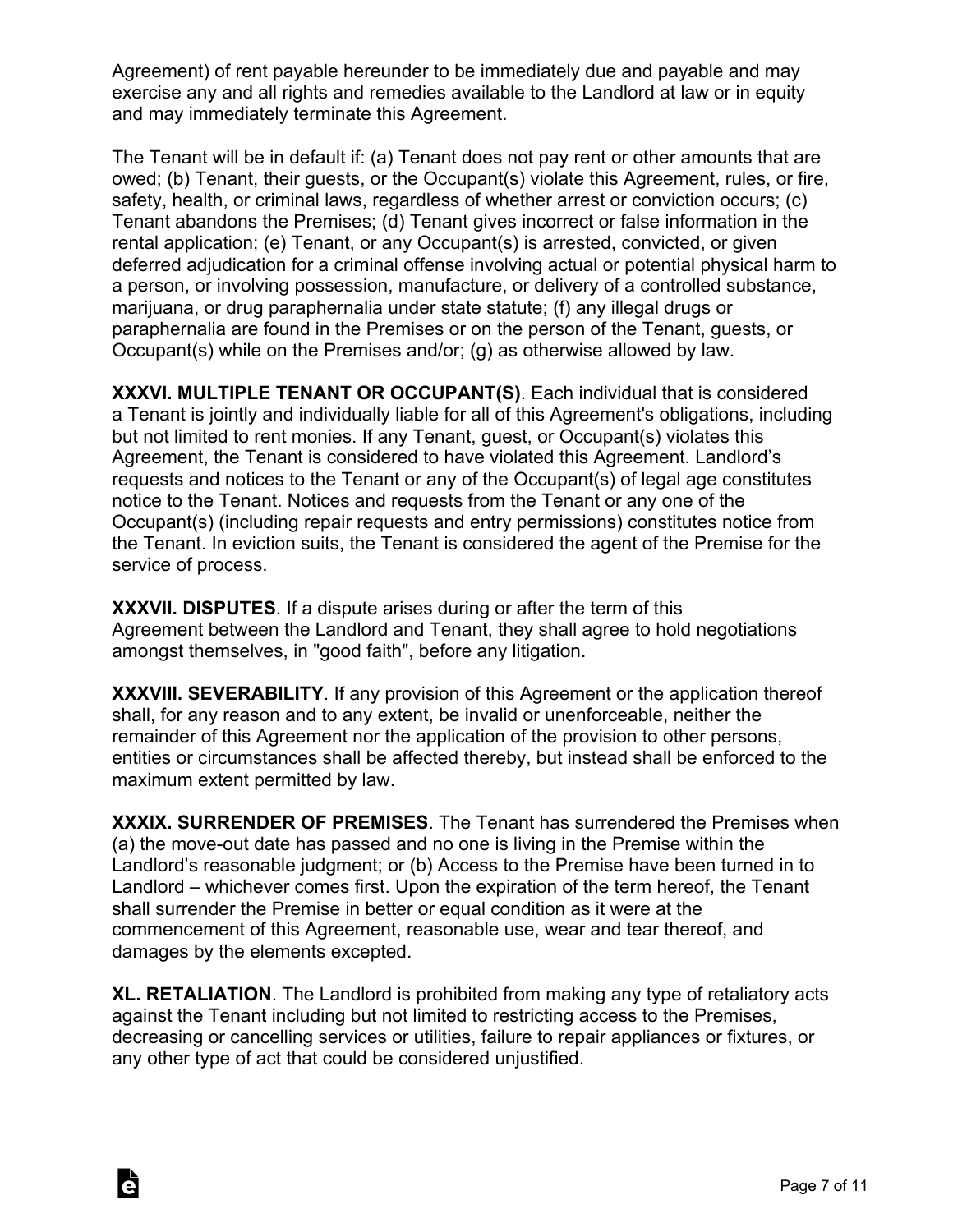**XLI. WAIVER**. A Waiver by the Landlord for a breach of any covenant or duty by the Tenant, under this Agreement is not a waiver for a breach of any other covenant or duty by the Tenant, or of any subsequent breach of the same covenant or duty. No provision of this Agreement shall be considered waived unless such a waiver shall be expressed in writing as a formal amendment to this Agreement and executed by the Tenant and Landlord.

**XLII. EQUAL HOUSING**. If the Tenant possesses any mental or physical impairment, the Landlord shall provide reasonable modifications to the Premises unless the modifications would be too difficult or expensive for the Landlord to provide. Any impairment(s) of the Tenant are encouraged to be provided and presented to the Landlord in writing in order to seek the most appropriate route for providing the modifications to the Premises.

**XLIII. HAZARDOUS MATERIALS**. The Tenant agrees to not possess any type of personal property that could be considered a fire hazard such as a substance having flammable or explosive characteristics on the Premises. Items that are prohibited to be brought into the Premises, other than for everyday cooking or the need of an appliance, includes but is not limited to gas (compressed), gasoline, fuel, propane, kerosene, motor oil, fireworks, or any other related content in the form of a liquid, solid, or gas.

**XLIV. INDEMNIFICATION**. The Landlord shall not be liable for any damage or injury to the Tenant, or any other person, or to any property, occurring on the Premises, or any part thereof, or in common areas thereof, and the Tenant agrees to hold the Landlord harmless from any claims or damages unless caused solely by the Landlord's negligence. It is recommended that renter's insurance be purchased at the Tenant's expense.

**XLV. COVENANTS**. The covenants and conditions herein contained shall apply to and bind the heirs, legal representatives, and assigns of the parties hereto, and all covenants are to be construed as conditions of this Agreement.

**XLVI. PREMISES DEEMED UNINHABITABLE**. If the Premises is deemed uninhabitable due to damage beyond reasonable repair the Tenant will be able to terminate this Agreement by written notice to the Landlord. If said damage was due to the negligence of the Tenant, the Tenant shall be liable to the Landlord for all repairs and for the loss of income due to restoring the Premises back to a livable condition in addition to any other losses that can be proved by the Landlord.

# **XLVII. LEAD PAINT**. (check one)

 $\Box$  - The Premises was built prior to 1978 and there is an attachment titled the 'Lead-Based Paint Disclosure' that must be initialed and signed by the Landlord and Tenant.

 $\Box$  - The Premises was not built prior to 1978.

**XLVIII. GOVERNING LAW**. This Agreement is to be governed under the laws located in the State of Wyoming.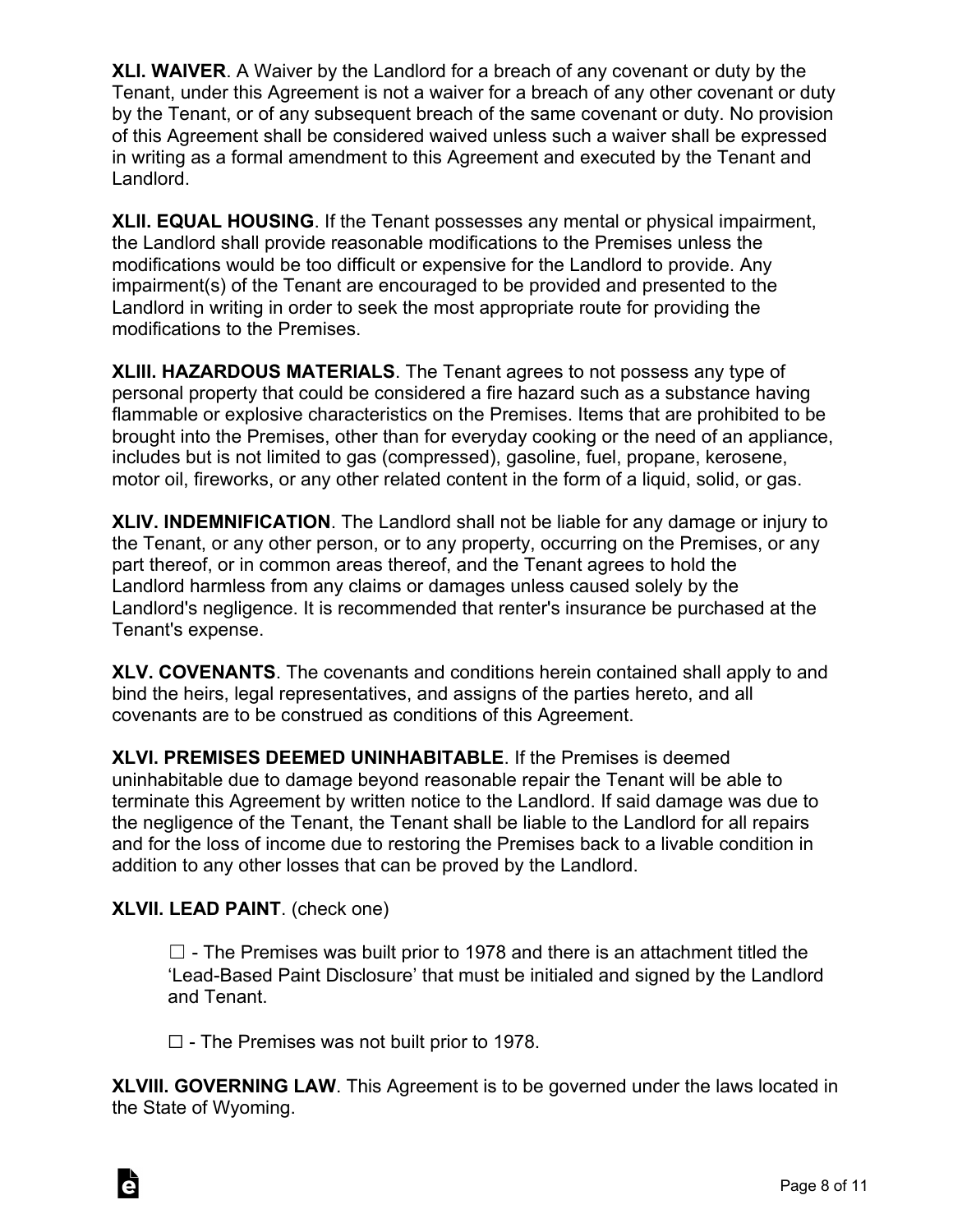#### **XLIX. ADDITIONAL TERMS AND CONDITIONS**. [ADDITIONAL TERMS & CONDITIONS]

**L. ENTIRE AGREEMENT**. This Agreement contains all the terms agreed to by the parties relating to its subject matter including any attachments or addendums. This Agreement replaces all previous discussions, understandings, and oral agreements. The Landlord and Tenant agree to the terms and conditions and shall be bound until the end of the Lease Term.

| Print Name: ____________________    |  |
|-------------------------------------|--|
|                                     |  |
| Print Name: _______________________ |  |
|                                     |  |
| Print Name: ______________________  |  |
|                                     |  |
|                                     |  |

è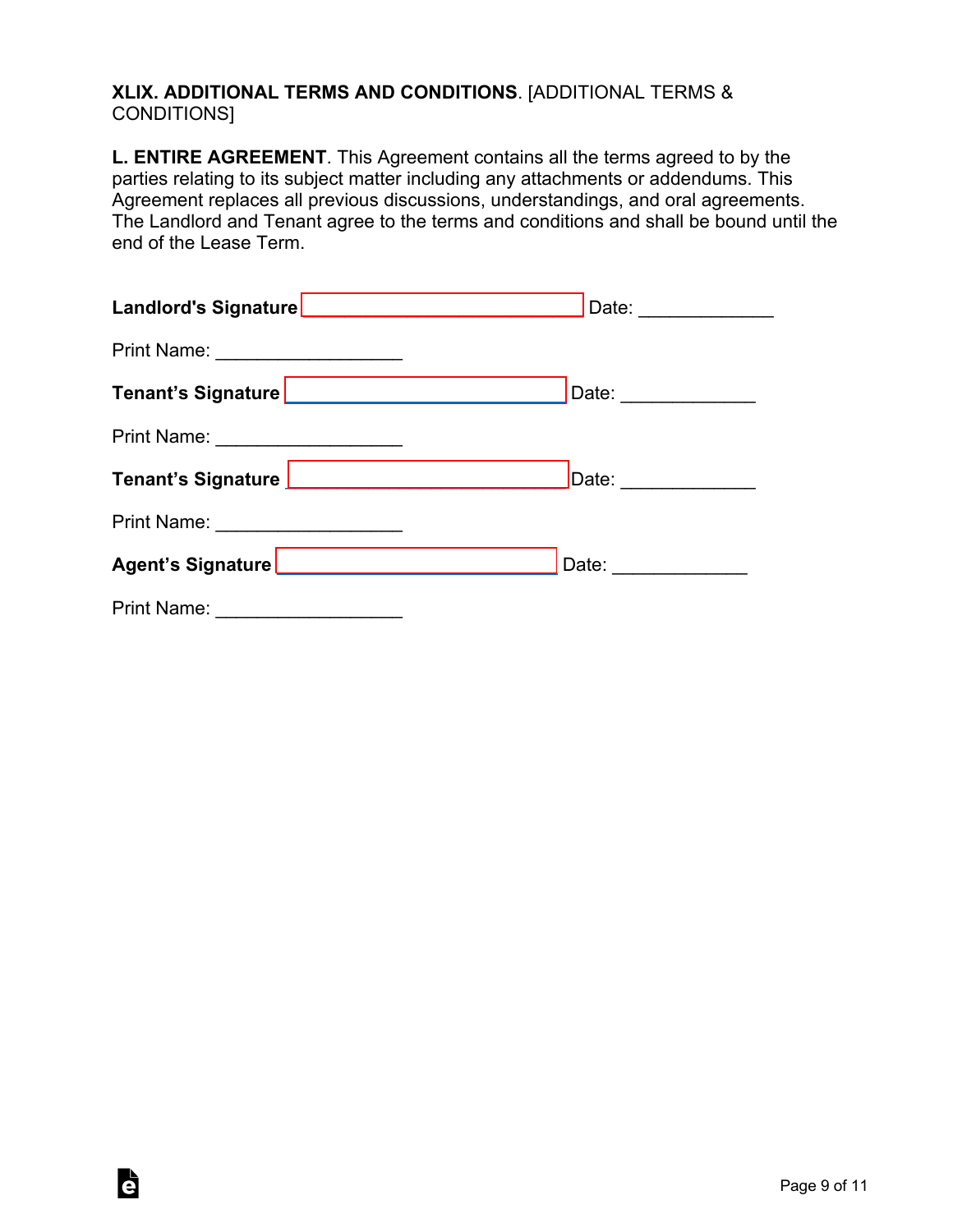# **AMOUNT (\$) DUE AT SIGNING**

Security Deposit: \$[SECURITY DEPOSIT AMOUNT]

First (1st) Month's Rent: \$[1ST MONTH'S RENT]

Parking Fee: \$[PARKING FEE]

Pet Fee(s): \$[PET FEE]

è

Pre-Payment of Rent: \$[PRE-PAYMENT OF RENT]

Proration Amount: \$[PRORATION PERIOD]

**Total Amount**: \$[TOTAL AMOUNT]